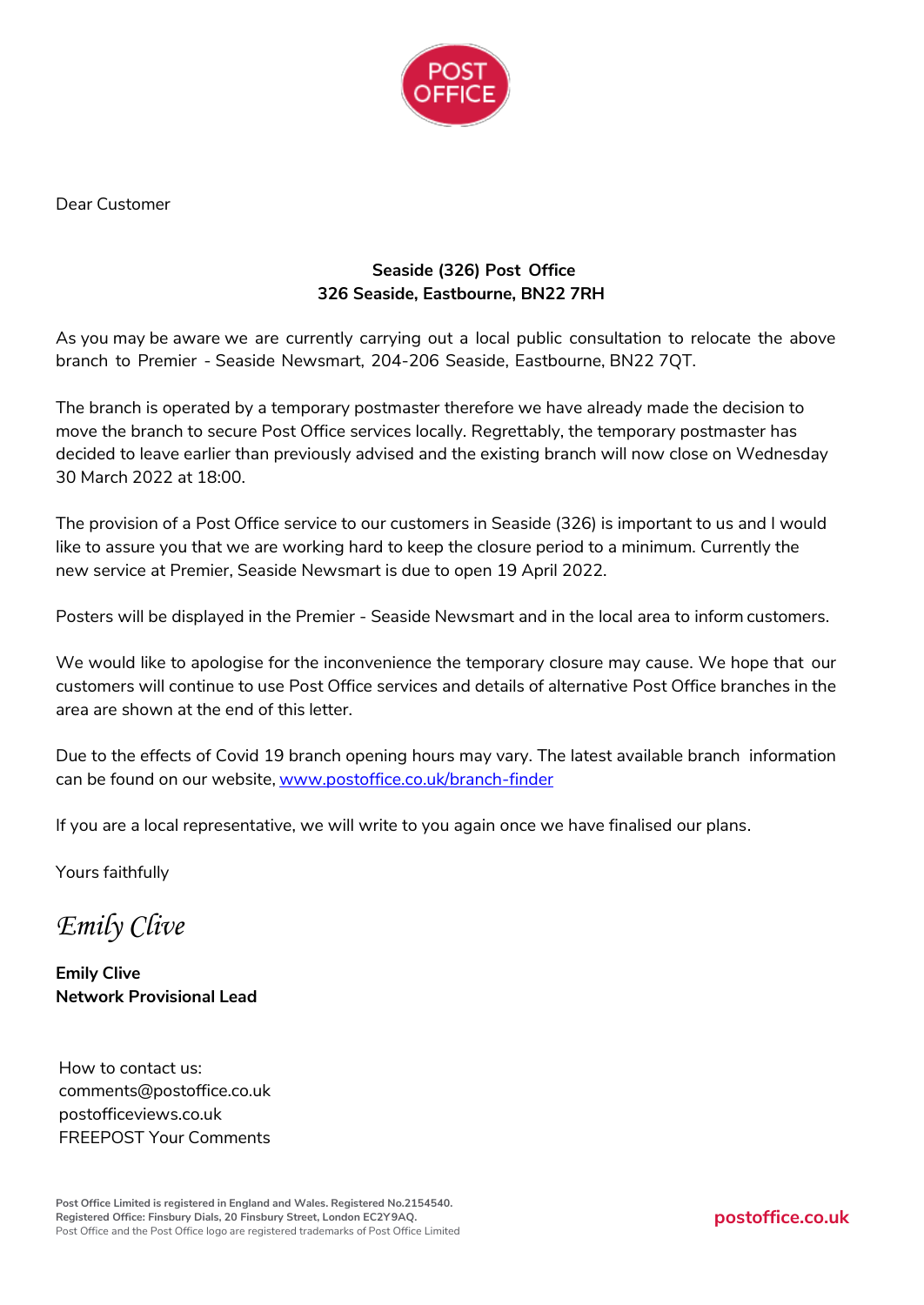**To get this information in a different format, for example, in larger print, audio or braille call 03452 66 01 15 or Textphone 03457 22 33 55.**

## **Alternative branches During the Coronavirus pandemic some branches may need to make changes to their opening hours.**

# **The latest available branch information can be found on our website [www.postoffice.co.uk/branch-finder](http://www.postoffice.co.uk/branch-finder)**

| <b>St Anthonys Post Office</b> |
|--------------------------------|
| 518 Seaside                    |
| Fastbourne                     |
| BN23 6NJ                       |

#### **Services**

The same range of services will continue to be available, with addition of, National Lottery, Passport Check & Send, a comprehensive range of Travel Money, and On Demand Travel Insurance.

## **Opening times**

| Monday – Friday | $08:00 - 18:00$ |
|-----------------|-----------------|
| Saturday        | $08:00 - 17:00$ |
| Sunday          | Closed          |

#### **Access**

Access is level with a wide door at the entrance to the branch.

Internally, there is a hearing loop and space for a wheelchair.

## **Getting there**

This Post Office service is located approximately 0.7 miles away from Seaside (326) branch, along varied terrain.

Time restricted roadside parking is available within the shopping parade.

Public transport is available to and from the surrounding areas.

| <b>Eastbourne Post Office</b> | <b>Services</b>                                           |
|-------------------------------|-----------------------------------------------------------|
| WHSmith                       | The same range of services will continue to be available, |
| 110 Terminus Road             | with the addition of, a comprehensive range of Travel     |
| Eastbourne                    | Money, Passport Check & Send, and On Demand Travel        |
| BN213AL                       | Insurance.                                                |
|                               |                                                           |

#### **Opening times**

| Monday – Friday | $09:00 - 17:30$ |
|-----------------|-----------------|
| Saturday        | $09:00 - 14:00$ |
| Sunday          | Closed          |

#### **Access**

Access is level with wide automatic doors at the entrance to the branch.

Internally, there is a hearing loop and space for a wheelchair.

## **Getting there**

This Post Office service is located approximately 1.2 miles away from Seaside (326) branch, along varied terrain.

Pay and display parking is available at Hyde Gardens Car Park within 160 metres away from the branch. Public transport is available to and from the surrounding areas.